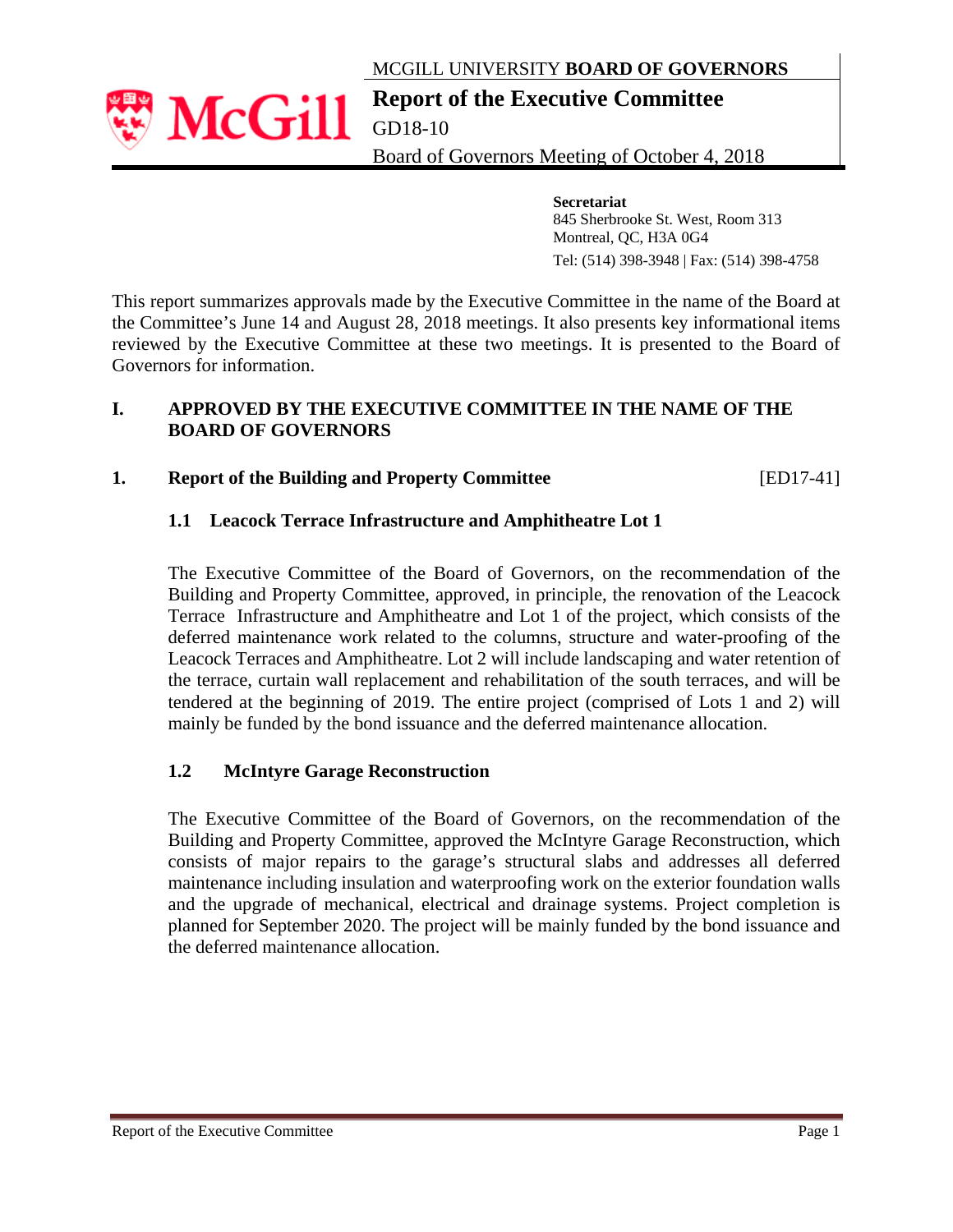#### **1.3 Budget Increase for Burnside Hall HVAC Renovations**

The Executive Committee of the Board of Governors, on the recommendation of the Building and Property Committee, approved an increase of approximately \$1 million in the budget for the replacement of the ventilation systems and the air mixing boxes in Burnside Hall. The budget increase was approved in order to cover change orders with the general contractor regarding site conditions that are anticipated to surpass the 7.5% construction contingency provision, as well as for indirect project costs related to additional security and internal operations work that need to be implemented in order to minimize impact on users. The project is substantially completed, with funding mainly from the proceeds of the bond and an energy conservation loan program.

# **2. Report of the Investment Committee** [ED17-42]

The Executive Committee of the Board of Governors, on the recommendation of the Investment Committee, approved, for the fiscal year ending April 30, 2020, that the income distribution rate of 4.0% be maintained and that this be applied to the three-year rolling average of the McGill Investment Pool market value determined at April 30, 2016, April 30, 2017 and April 30, 2018.

### **3. Report of the Human Resources Committee** [ED17-43]

The Executive Committee of the Board of Governors, on the recommendation of the Human Resources Committee and the Pension Committee of the McGill University Pension Plan for Members of the Service Employees' Union, approved amendments to the Service Employees' Union (SEU) Pension Plan terms and conditions, which increased the maximum permissible amount of Additional Voluntary Contributions (AVCs) from 5% of eligible monthly earnings to the maximum permitted by the *Income Tax Act of Canada*. The modification increased the AVC limit of 5% to 10.26% - that is, the difference between McGill's current contribution rate and the current maximum total contribution limit under the Income Tax Act. This change ultimately allows Plan members to save more for retirement.

#### **4. CFI Interinstitutional Grant Agreement** [ED17-44]

The Executive Committee of the Board of Governors, on the recommendation of the Vice-Principal (Research and Innovation), approved the Interinstitutional Agreement between University and Université du Québec à Montréal in support of the Adaptable Earth-Observation System project. McGill submitted an application to the CFI-IF program for this project as the lead institution, along with UQÀM as a partner. That application has been accepted and the agreement approved by the Committee in order to receive funding. The total project cost is \$17.4 million; McGill's portion of this amount will be \$15 million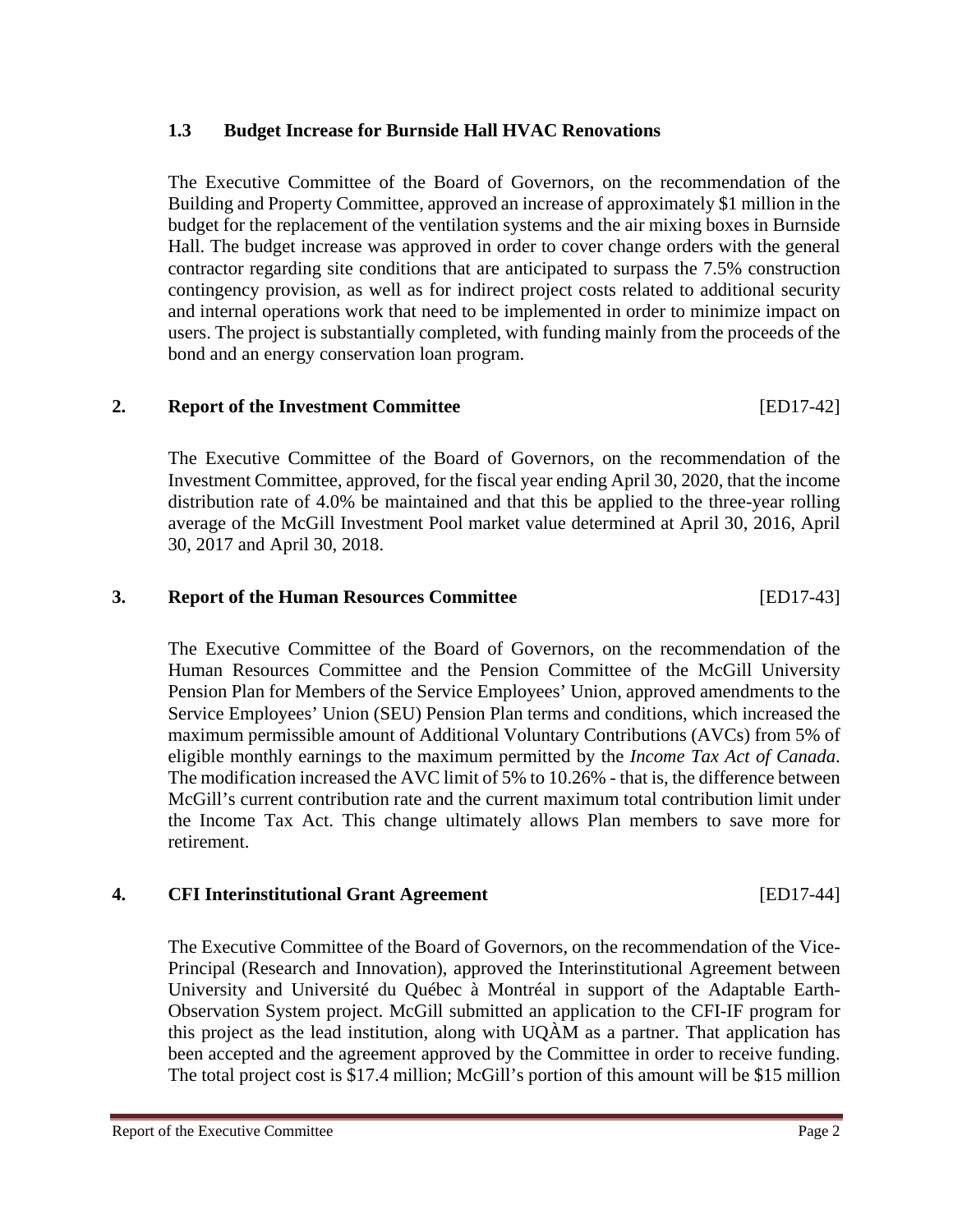and UQÀM's portion is \$2.4 million. McGill will receive \$6.01 million in funding, covering 40% of the University's portion of the project. The government of Québec will also contribute \$6.01 million in matched CFI funds towards McGill's portion for another 40% and the remaining 20% of McGill's cost will be covered by a \$1.35 million cash contribution from the University and \$1.66 million in-kind contributions from various sources. These sources of funding have been secured.

#### **5. Fonds d'accélération des collaborations en santé Grant Agreement –** [ED18-04] **Quebec Cancer Consortium**

The Executive Committee of the Board of Governors, on the recommendation of the Vice-Principal (Research and Innovation), approved the grant agreement valued at \$27.9 million in support of the proposal entitled "Quebec Cancer Consortium". The FACS program, launched by the *Ministère de l'Économie, de la Science et de l'Innovation* in October 2017, supports large-scale research and development projects in health sciences through partnerships between industry and public research institutions. Project outcomes must contribute to Quebec's international success and create value and wealth within the province, or result in efficiency gains for the health and social services system.

#### **6. Borrowing Resolution in Support of Pain Genetics CERC Initiative** [ED18-05]

The Executive Committee approved a borrowing resolution in support the University's Canada Excellence Research Chair (CERC) in Human Pain Genetics. The resolution authorized the University to enter into a standard financing mechanism agreement with *Financement-Québec.* This agreement will establish a temporary line of credit of up to \$9.2 million and a subsequent long-term loan of up to \$9.2 million in order to receive the funds of an infrastructure award under the PSRv2 program of the *Ministère de l'Économie, de la Science et de l'Innovation* (MESI). The award is valued at \$9.2 million and will be used for the renovation of laboratory space in the Lyman Duff Building in support of the University's Canada Excellence Research Chair (CERC) in Human Pain Genetics.

### **7. Reports on New Appointments, Promotions and Tenure** [ED17-40, ED18-01]

The Executive Committee approved a series of academic appointments and promotions, a record of which is provided in Appendix A.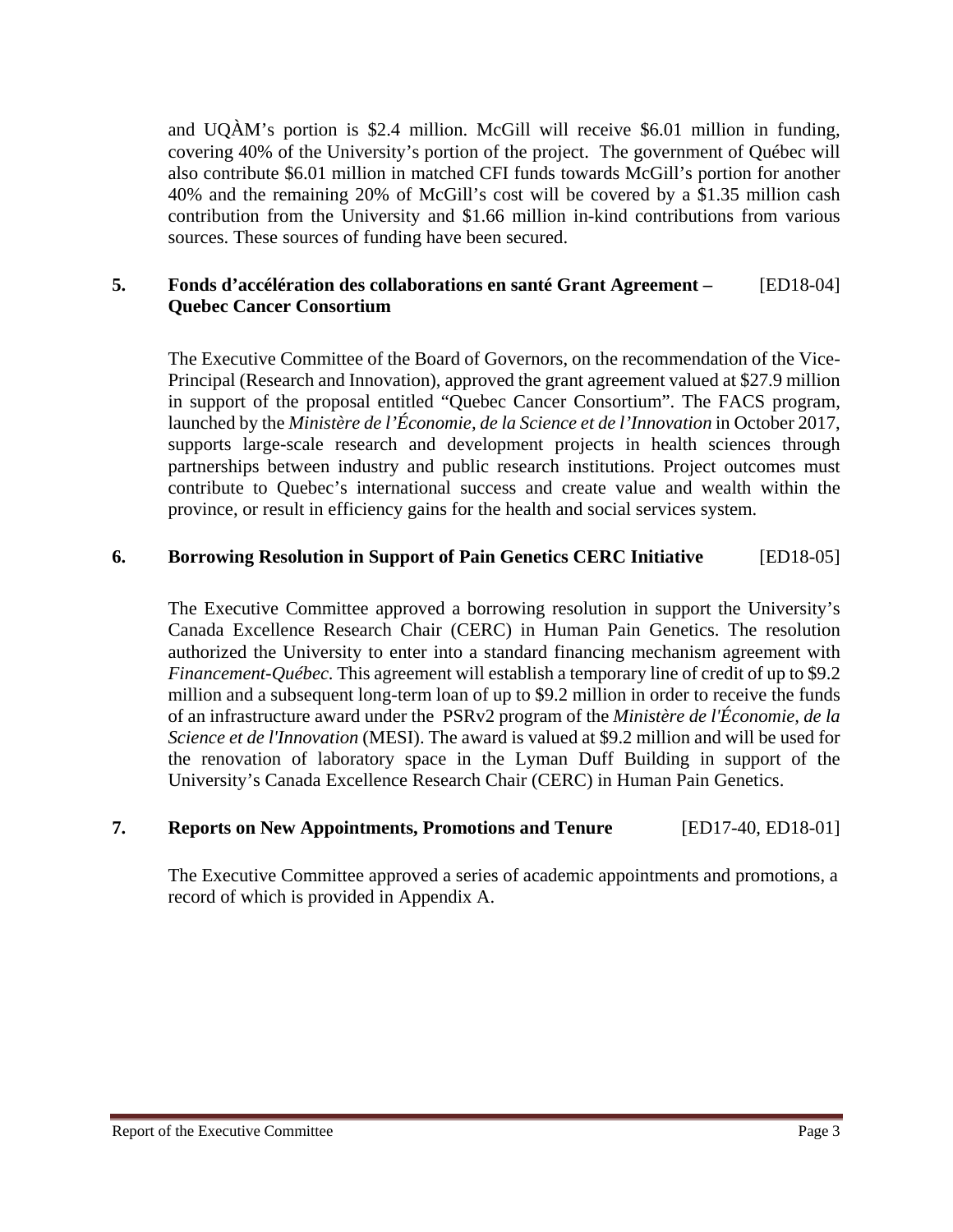# **II. FOR THE INFORMATION OF THE BOARD OF GOVERNORS**

# **1. Royal Victoria Hospital Project: Next Steps**

The Committee received an update on the Royal Victoria Hospital project. The Committee was informed that the *mémoire de décret* had been signed by the *Conseil des ministres*  (cabinet of the Government of Quebec) to allocate \$37 million towards the *dossier d'affaires.* Members were informed that, in addition to the \$37 million, the provincial government would also allocate \$5 million for the development of the site to the *Société québécoise des infrastructures.* The Committee was also informed of plans to hire an Executive Director in support of the RVH project.

### **2. Recruitment to Retirement Project**

The Committee received an update on the Recruitment to Retirement (R2R) project. It was reported that Mercer's contract had been terminated and that Deloitte had been engaged to conduct an assessment of the Recruitment to Retirement (R2R) project and work as the R2R project integrator. The Committee was informed that the project's timeline would be altered in order to allow for restructuring, and that project delivery would likely be in summer 2020. It is anticipated that a revised project will be presented for consideration to the IT Committee this fall.

# **3. Update on University Finances**

The Committee received an update on the University Finances. Of note, the most recent Plan quinquennal d'investissements universitaires (PQIU) 2018-2023 presents considerable adjustments compared to the 2017-2022 PQIU. The Committee was informed that it was anticipated that McGill's total allocation was expected to increase from \$43.4 million in 2017-18 to approximately \$83 million in 2018-19. It was also noted that the University expects to receive an additional funding envelope of approximately \$5 million for the renovation of heritage spaces. The Committee noted that despite additional funding, a significant amount of deferred maintenance work would require additional capital. As such, the University was considering issuing the second tranche of the bond in early 2019. This topic will be discussed by the Finance Committee at its meeting in November.

### **4. Annual Reports**

The Executive Committee received the Annual Report on Research Ethics Board III. The Research Ethics Board-III (REB-III), one of the five Research Ethics Boards in place at the University, is designated by the *Ministère de la Santé et des services sociaux* (MSSS) to review research that falls under the auspices of Article 21 of the Quebec Civil Code. Article 21 requires that research which could interfere with the integrity of a person who is a minor and or an adult unable to consent for themselves must be reviewed by a Research Ethics Board that has been designated by the MSSS. As such, the REB-III is required to complete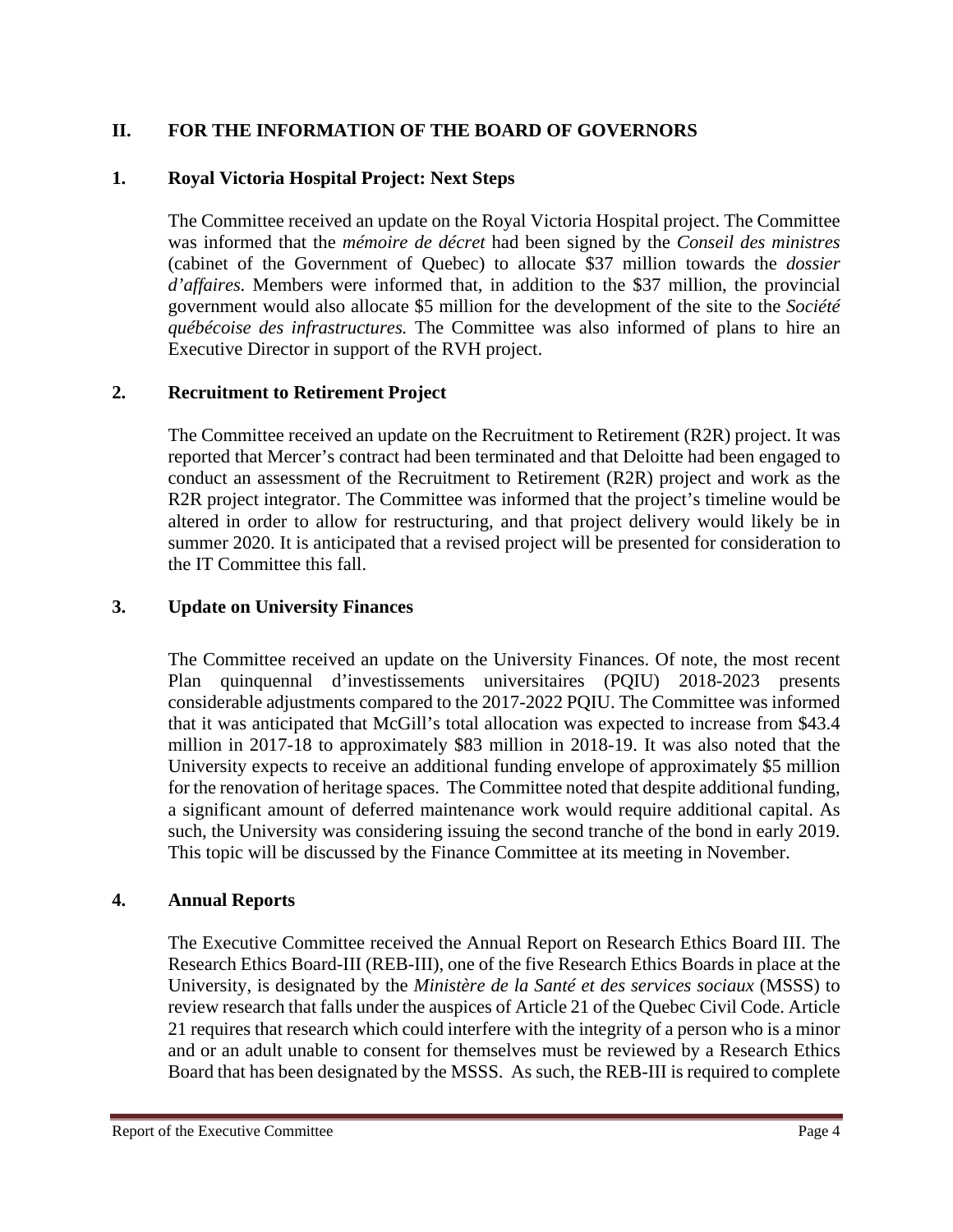an annual report for the MSSS that reports on the membership, the operating procedures of the REB-III and the projects that the REB reviewed throughout the year.

#### **5. Other Points for Information**

The Committee received an orientation package for the 2018-2019 governance year, containing updated reference documents for the Committee's information. The Committee also received verbal reports on the following BPC items:

- Stewart Biology West Wing Redevelopment Project
- McIntyre Medical Building Fire
- Inspection of Façades

**END October 2018**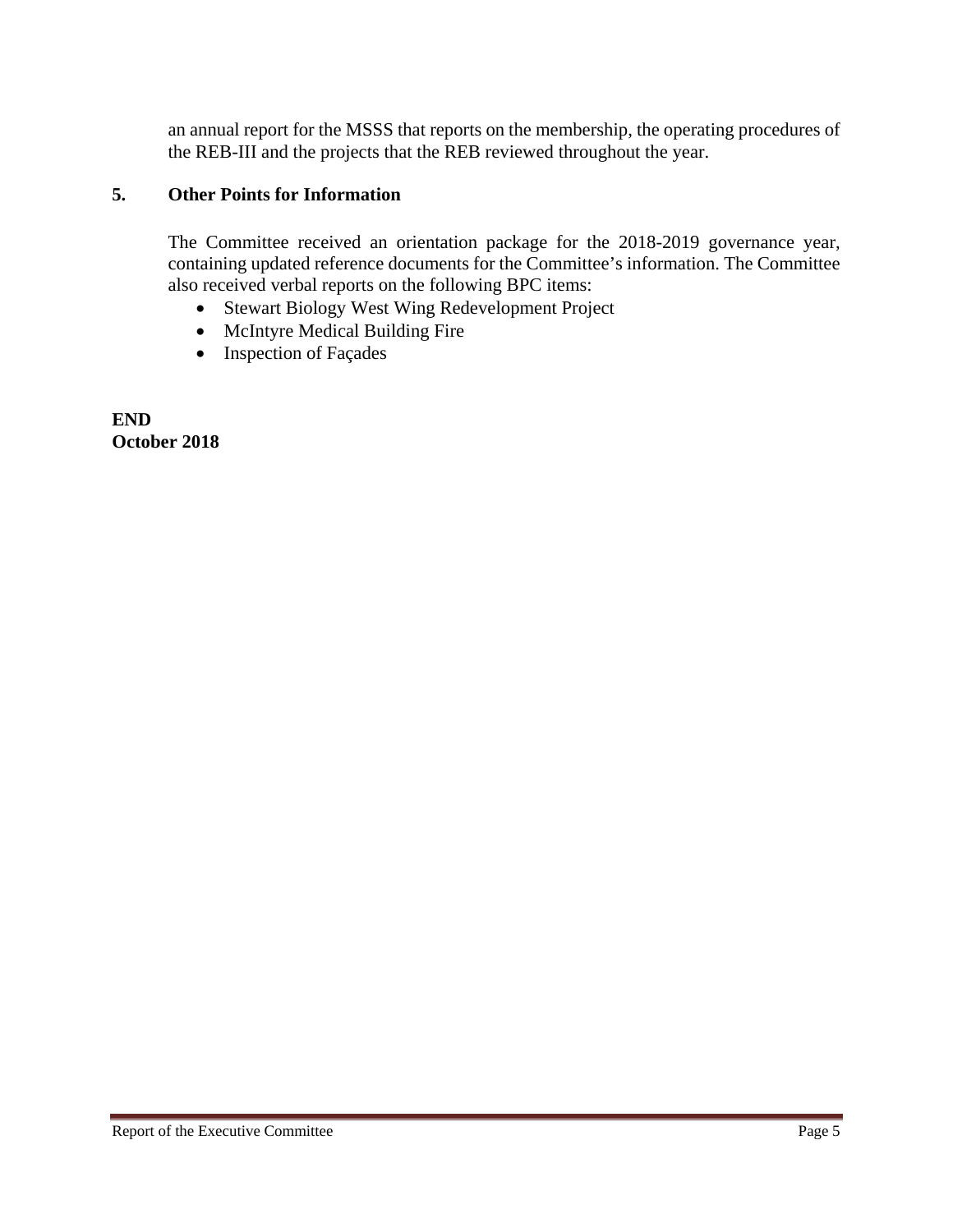# **Appendix A**

# **1. Promotion to the Rank of Full Professor**

The Executive Committee of the Board of Governors approved the promotion of the following academic staff to the rank of Full Professor:

| <b>Name</b>                           | <b>Department</b>                             | <b>Faculty</b>                                  | <b>Effective Date</b> |
|---------------------------------------|-----------------------------------------------|-------------------------------------------------|-----------------------|
| <b>Christopher Buddle</b>             | <b>Natural Resource Sciences</b>              | Agricultural &<br><b>Environmental Sciences</b> | July 1, 2018          |
| Paul Thomassin                        | <b>Natural Resource Sciences</b>              | Agricultural &<br><b>Environmental Sciences</b> | July 1, 2018          |
| <b>Human Nutrition</b><br>Hope Weiler |                                               | Agricultural &<br><b>Environmental Sciences</b> | July 1, 2018          |
| Eran Shor                             | Sociology                                     | Arts                                            | July 1, 2018          |
| <b>Thomas Szkopek</b>                 | Electrical and<br><b>Computer Engineering</b> | Engineering                                     | July 1, 2018          |
| Yu Xia                                | Bioengineering                                | Engineering                                     | July 1, 2018          |
| <b>Bethany Foster</b>                 | Pediatrics                                    | Medicine                                        | July 1, 2018          |
| Gabriella Gobbi                       | Psychiatry                                    | Medicine                                        | July 1, 2018          |
|                                       | Jonathan Kimmelman Social Studies of Medicine | Medicine                                        | July 1, 2018          |
| Ron Postuma<br>(Clinical)             | Neurology & Neurosurgery                      | Medicine                                        | July 1, 2018          |